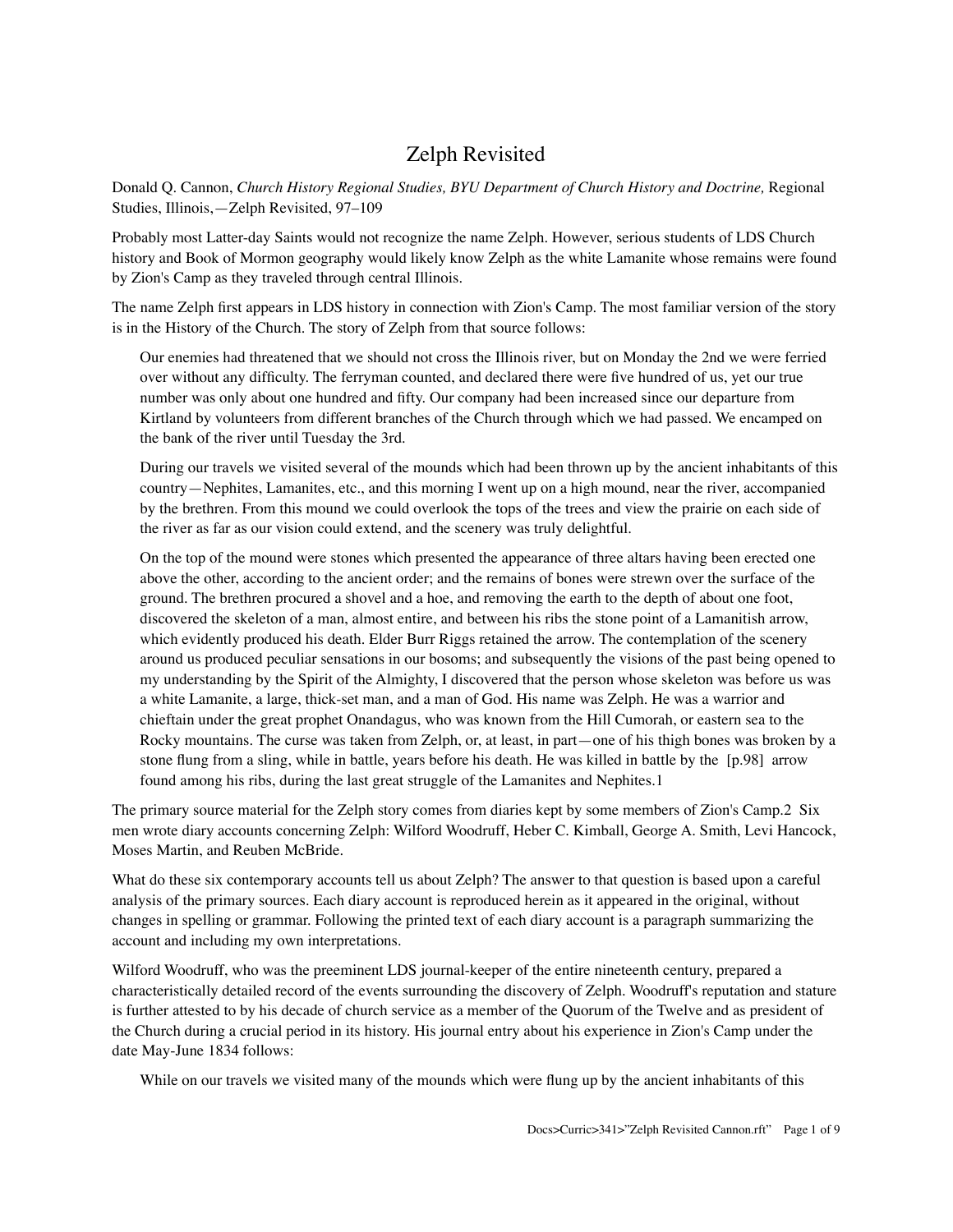continent probably by the Nephites & Lamanites. We visited one of those Mounds and several of the brethren dug into it and took from it the bones of a man.

We visited one of those Mounds: considerd to be 300 feet above the level of the Illinois river. Three persons dug into the mound & found a body. Elder Milton Holmes took the arrow out of the back bones that killed Zelph & brought it with some of the bones in to the camp. I visited the same mound with Jesse J. Smith. Who the other persons were that dug in to the mound & found the body I am undecided.

Brother Joseph had a vission respecting the person. He said he was a white Lamanite. The curs was taken from him or at least in part. He was killed in battle with an arrow. The arrow was found among his ribs. One of his thigh bones was broken. This was done by a stone flung from a sling in battle years before his death. His name was Zelph. Some of his bones were brought into the Camp and the thigh bone which was broken was put into my waggon and I carried it to Missouri. Zelph was a large thick set man and a man of God. He was a warrior under the great prophet /Onandagus/ that was known from the hill Camorah /or east sea/ to the Rocky mountains. The above knowledge Joseph receieved in a vision.3

Wilford Woodruff tells us that these mounds were probably built by the Nephites and Lamanites. He also records that Joseph had a vision concerning the skeleton, learning that he was a white Lamanite, who had been killed in battle. His name was Zelph, "a large thick-set man and a man of God, he was a warrior under the great prophet that was known from the Hill Cumorah to the Rocky Mountains."

Heber C. Kimball's journal has a good reputation, a fact supported by the numerous times it has been published, both in extracts and in book form. The Zelph episode is found in one of these published versions in the Times and Seasons under the title "Extracts from H. C. Kimball's Journal." His comments on Zelph include the following:

On Tuesday the 3rd, we went up, several of us, with Joseph Smith jr. to the top of a mound on the bank of the Illinois river, which was several hundred feet above the river, and from the summit of which we had a pleasant view of the surrounding country: we could overlook the tops of the trees, on to the meadow or prairie on each side the river as far as our eyes could extend, which was one of the most pleasant scenes I ever beheld. On the top of this mound there was the appearance of three altars, which had been built of stone, one above another, according to the ancient order; and the ground was strewn over with human bones. This caused in us very peculiar feelings, to see the bones of our fellow creatures scattered in this manner, who had been slain in ages past. We felt prompted to dig down into the mound, and sending for a shovel and hoe, we proceeded to move away the earth. At about one foot deep we discovered the skeleton of a man, almost entire; and between two of his ribs we found an Indian arrow, which had evidently been the cause of his death. We took the leg and thigh bones and carried them along with us to Clay county. All four appeared sound. Elder B. Young has yet the arrow in his possession. It is a common thing to find bones thus drenching upon the earth in this country.

The same day, we pursued our journey.—While on our way we felt anxious to know who the person was who had been killed by that arrow. It was made known to Joseph that he had been an officer who fell in battle, in the last destruction among the Lamanites, and his name was Zelph. This caused us to rejoice much, to think that God was so mindful of us as to show these things to his servant. Brother Joseph had enquired of the Lord and it was made known in a vision.4

From Heber C. Kimball's account we learn that several men went with Joseph Smith to visit the mound, which was several hundred feet above the Illinois River. He tells of altars being located on top of the mound. They discovered a human skeleton about one foot below the surface. There was an Indian arrow between his ribs. He said that Brigham Young had the arrow in his possession.

George A. Smith's church experience was similar to that of Woodruff and Kimball. He served as a member of the Quorum of the Twelve and as a counselor in the First Presidency. He is known as a reliable witness. He recorded the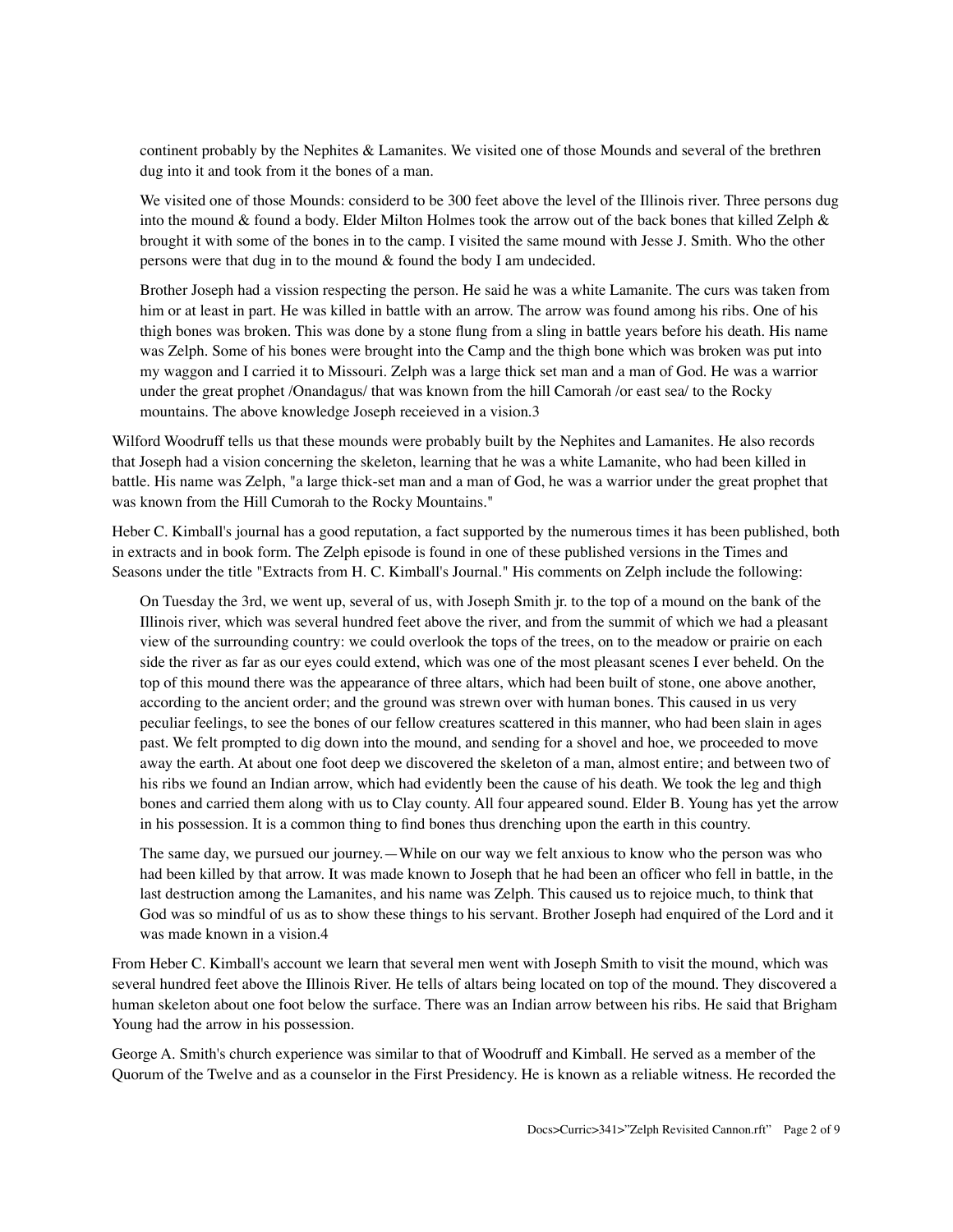event in his journal; however, the text which follows was prepared later in connection with the History of the Church: "Monday, 2 June 1834: Some of us visited a mound on a bluff about 300 feet high and dug up some bones, which excited deep interest among the brethren. The President and many others visited the mound on the following morning."5

The record from George A. Smith is much shorter than the other accounts. He gives the full date (Monday, June 2, 1834), tells of the height of the mound, and indicates Joseph Smith visited the mound the following morning.

Another Church leader, Levi Hancock, served as one of the presidents of the Seventy. His account is the most detailed and complete of any of the six accounts. His diary is regarded as a reliable and accurate source for events he experienced.

On the way to Illinois River where we camped on the west side in the morning, many went to see the big mound about a mile below the crossing, I did not go on it but saw some bones that was brought with a broken arrow, they was layed down by our camp Joseph addressed himself to Sylvester Smith, "This is what I told you and now I want to tell you that you may know what I meant; this land was called the land of desolation and Onendagus was the king and a good man was he, there in that mound did he bury his dead and did not dig holes as the people do now but they brought there dirt and covered them untill you see they have raised it to be about one hundread feet high, the last man buried was Zelf, he was a white Lamanite who fought with the people of Onendagus for freedom, when he was young he was a great warrior and had his th[igh] broken and never was set, it knited together as you see on the side, he fought after it got strength untill he lost every tooth in his head save one when the Lord said he had done enough and suffered him to be killed by that arrow you took from his brest." These words he said as the camp was moving of[f] the ground; as near as I could learn he had told them something about the mound and got them to go and see for themselves. I then remembered what he had said a few days before while passing many mounds on our way that was left of us; said he, "there are the bodies of wicked men who have died and are angry at us; if they can take the advantage of us they will, for if we live they will have no hope." I could not comprehend it but supposed it was all right.6

From Levi Hancock we learn some things previously known as well as some new information. Hancock identifies the Illinois River and says they were camped on the west side of the river. Further, he says the mound was a mile below the crossing, i.e., south [p.101] of the ferry. Following a vision, Joseph told the members of the camp, especially Sylvester Smith, about the bones. He told them this was the Land of Desolation and that Onandagus was their king. Zelph was a white Lamanite who fought for freedom. This mighty warrior was killed by an arrow.

Moses Martin, who was on site when the skeleton was excavated, wrote the following:

This being in the Co of Pike, here we discovered a large quantity of large mounds. Being filed with curiosity we excavated the top of one so $[m]e$  2 feete when we came to the bones of an extraordinary large person or human being, the thigh bones being 2 inches longer from one Socket to the other than of the Prophet \whi\ who is upwards of 6 feete high which would have constuted some 8 or 9 feete high. In the trunk of this skeleton near the vitals we found a large stone arrow which I suppose brougt him to his end. Soon after this Joseph had a vision and the Lord shewed him that this man was once a mighty Prophet and many other things concerning his people. Thus we found those mounds to have be[en] deposits for the dead which had falen no doubt in some great Batles. In addition to this we found many large fortifications which als[o] denotes siviliseation and an innumberable population which has falen by wars and comotion and the Banks of this Beautiful River became the deposit of many hundred thousands whose graves and fortifications \have\ are overgrown with the sturdy oak 4 feete in diameter.7

From Moses Martin the following is reported. They were in Pike County, and there were several large mounds. He furnishes details such as the excavation being two feet deep, the skeleton being extra large. He estimated the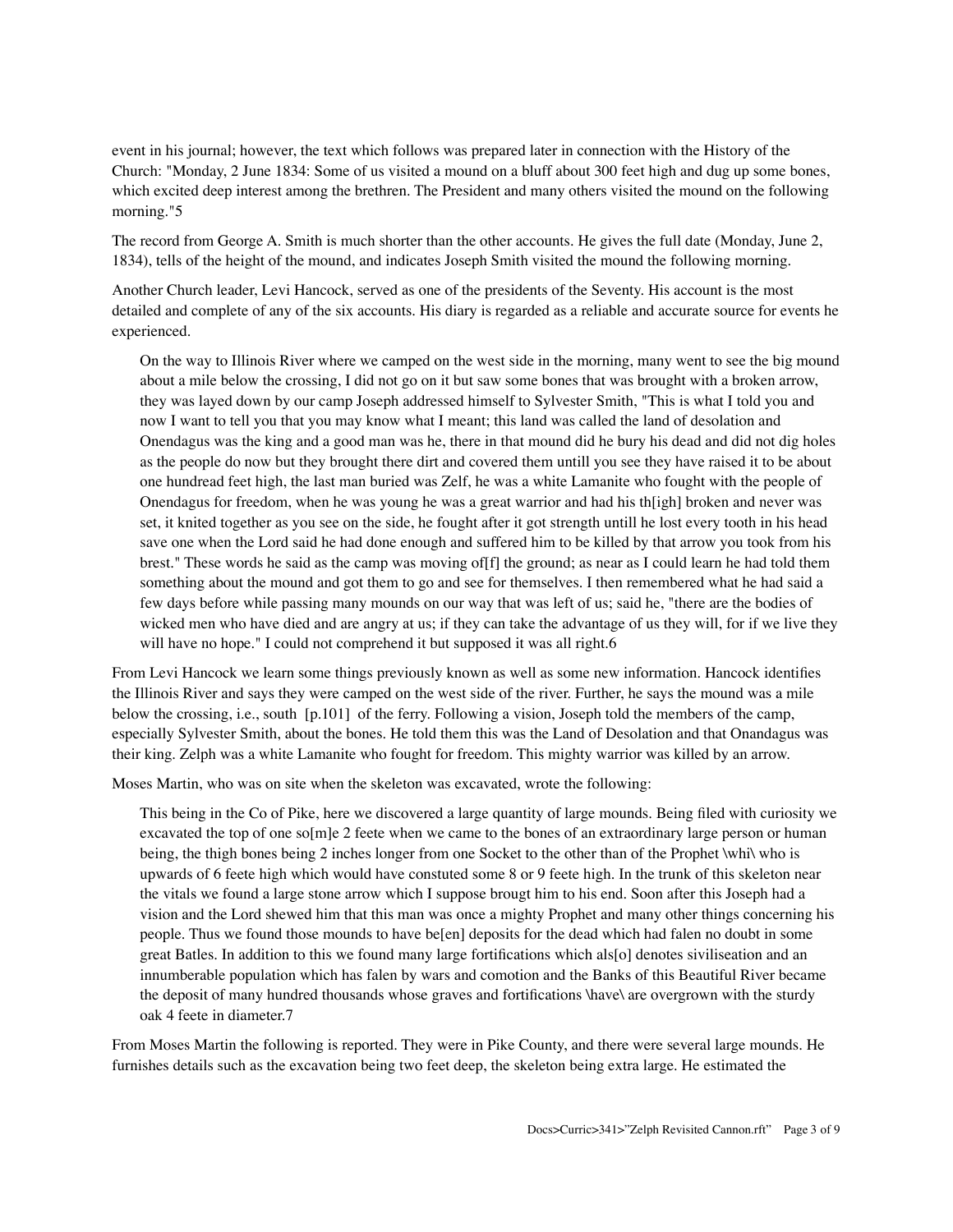skeleton to be eight or nine feet tall because of the size of the thigh bone. There was a stone arrow in his rib cage. Joseph had a vision concerning the event and learned that this was a mighty prophet. These mounds were graves for the dead who had fallen in great battles.

Reuben McBride's account is important because it was written close to the time of the event. It is, however, somewhat confusing because the information on Zelph is written in two different parts of his journal. In order to clarify the meaning, the entries relating to Zelph have been compressed together and the intervening, extraneous information has been deleted.

Tuesday 3 visited the mounds. A skeleton was dug up. Joseph, said his name was Zelph a great warrior under the Prophet Omandagus. An arrow was found in his Ribs which he said he suposed ocaisoned his death \Said\ he was killed in battle. Said he was a man of God and the curse was taken off or in [p.102] part he was a white Lamanite was known from the atlantic to the Rocky Mountains.8

From Reuben McBride we learn that the date was Tuesday, the third, when they visited the mounds. They dug up a skeleton and Joseph identified the remains as Zelph, a warrior under the prophet Onandagus.

What do these six contemporary accounts tell us about Zelph and Book of Mormon geography? In order to answer this question, I will present the following summary containing the basic facts followed by the sources of information in parentheses. A key to abbreviations is also included.

## SUMMARY

*Key to Abbreviations:*

| $GAS = George A$ . Smith | $HCK = Heber C.$ Kimball |
|--------------------------|--------------------------|
| $LH = Levi Hancock$      | $MM = Moses$ Martin      |
| $RM =$ Reuben McBride    | $WW = Wilford Woodruff$  |

| Dates of Visits to Mounds                                    |
|--------------------------------------------------------------|
| Group: Monday, June 2, 1834 (GAS)                            |
| J. Smith: Tuesday, June 3, 1834 (HCK, RM) May-June 1834 (WW) |
| Place Where Mounds are Located                               |
| Illinois River (WW, HCK, LH)                                 |
| Pike County (MM)                                             |
| <b>Description of Mounds</b>                                 |
| 300 feet above River (WW, GAS)                               |
| Flung up by ancient inhabitants (WW)                         |
| Several 100 feet above River (HCK)                           |
| Three alters on top of Mound (HCK)                           |
| Big Mound (LH)                                               |
| Large Quantity of Mounds (MM)                                |
| Fortifications (MM)                                          |
| <b>Artifacts Found</b>                                       |
| Body (WW)                                                    |
| Arrow (WW, HCK, LH, MM, RM)                                  |
| Human Bones (HCK, GAS, LH, MM)                               |
| Skeleton of a man (HCK, RM)                                  |
| Zelph Identified                                             |
| Name Zalph (WW, HCK, LH, RM)                                 |
| Large, thick-set man (WW)                                    |
|                                                              |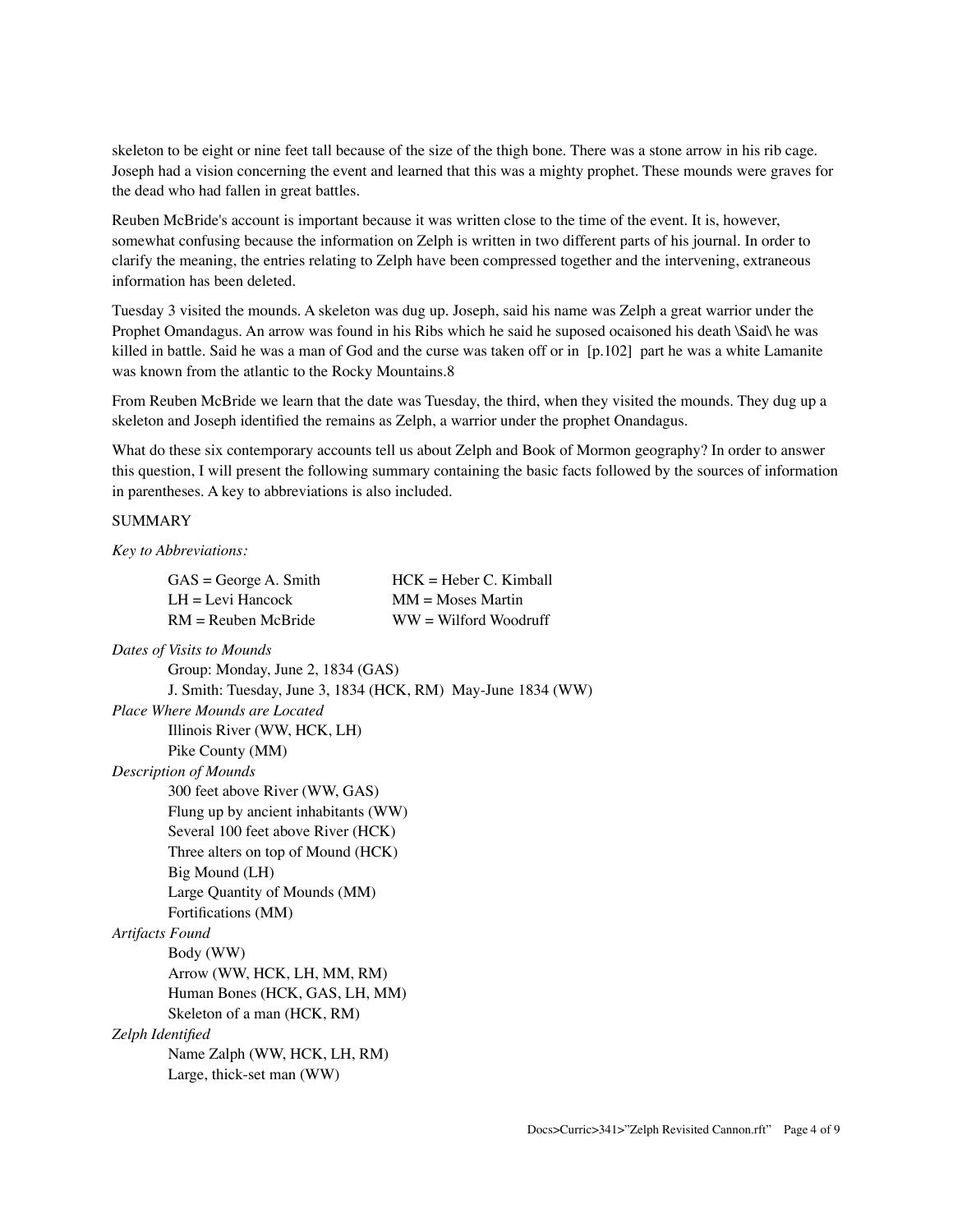From the foregoing summary it seems evident that these accounts indicate the possibility of some Book of Mormon events being located in North America.

The evidence in these journal accounts should be taken seriously for two reasons. First, there is a remarkable harmony and good agreement between the accounts. They are certainly not contradictory. Second, these are credible, competent witnesses. When one refers to the journal of Wilford Woodruff, for example, one is working with material which has been described by the experts as among the best nineteenth century journals. Indeed, [p.104] Woodruff's journals constitute basic source material for the published history of the Church. Heber C. Kimball and George A. Smith are also well-known for the accuracy and integrity of their journals. These records have also been included in the History of the Church. While not as well known as the three mentioned above, the other three writers are also reliable witnesses of historical events.

Additional information is available to us beyond these diary accounts. Just two days later Joseph Smith wrote to his wife, Emma Smith, telling her about his experiences, and recounting, specifically, the experience at "Zelph Mound." In the letter he writes that they were "wandering over the plains of the Nephites, recounting occasionaly the history of the Book of Mormon, roving over the mounds of that once beloved people of the Lord, picking up their skulls & their bones, as a proof of its divine authenticity."9

This letter to his beloved Emma not only tells about the general news of the progress of Zion's Camp, it specifically deals with Book of Mormon matters. Joseph Smith was obviously very excited about the findings. He refers to the geographic area in Illinois as "the plains of the Nephites." He reports that the mounds belonged to the people of the Book of Mormon, and, further, that these discoveries were proof of the authenticity of the Book of Mormon. This letter shows that Joseph Smith firmly believed that some Nephites had inhabited North America before their final destruction at the hands of the Lamanites.

Neither Joseph Smith nor the six journal writers associated with the Zelph incident were alone in writing and speaking about Book of Mormon geography. Nineteenth century Church members commonly referred to Book of Mormon locations in North America. Many of these people sincerely believed that at least some of the events described in the Book of Mormon took place in North America. The Times and Seasons, published by the Church in Nauvoo, often carried stories and statements about Book of Mormon geography. An example is this statement from Oliver Cowdery (original spelling has been preserved).

You are aquainted with the mail road from Palmyra, Wayne Co. to Canandaigue, Ontario Co., NY…you pass a large hill on the east side of the road…[a discription of the hill follows]. At about one mile west rises another ridge of less height, running parallel with the former leaving a beautiful vale between. The soil is of the first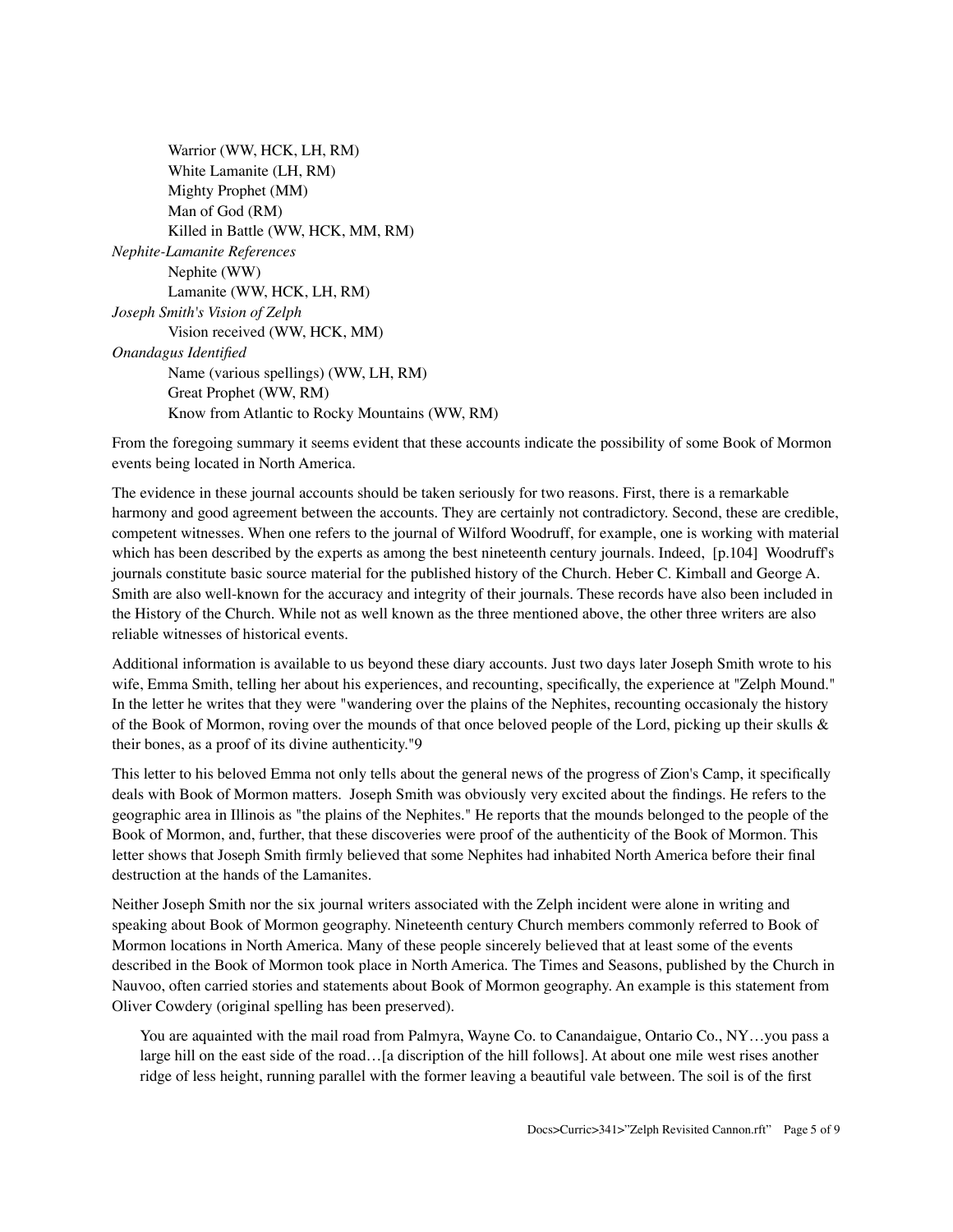quality for the country and under a state of [p.105] cultivation which gives a prospect at once imposing, when one reflects on the fact, that here, between these hills, the entire power and national strength of both the Jaradites and the Nephites were destroyed. By turning to the 529th and 530th pages of the Book of Mormon you will read Mormon's account of the last great struggle of his people, as they were encamped round this hill Cumorah…. This hill by the Jaredites was called Ramah: by it or around it, pitched the famous army of Coriantumr their tents.10

Concerning Adam-ondi-Ahman, Zerah Pulsipher, a member of the First Council of Seventy, wrote:

Daviess County was a beautiful place situated on Grand River. First rate land and plenty of good timber where we supposed there had been an ancient city of the Nephites, as the hewn stone were already there in piles also the mound or alter built by Father Adam, where he went to offer sacrifices when he was old. Leaning upon his staff, prophesying the most noted thing that should take place down to the latest generation therefore it was called Adam-ondi-Ahman.11

Orson Pratt, a member of the Quorum of the Twelve Apostles and a leading intellectual figure in nineteenth century Mormonism, said the following about Book of Mormon geography:

They landed to the south of this, just below the Gulf of California, on our western coast. They inhabited North America, and spread forth on this Continent, and in the course of some sixteen hundred years' residence here, they became a mighty and powerful nation. Although they became a great and mighty people, they were oftentimes very much chastened because of their sins. Here let me observe that before they arrived on this land the Lord said to them, "I design to lead you forth to a land that is choice above all other lands on the face of the whole earth; and this is my decree concerning the land which you are to occupy, that whatever nation shall possess the land from this time henceforth and forever shall serve me, the only true and living God, or they shall be swept off from the face thereof, when they are fully ripened in their iniquity." The Jaredites had this decree before them, before they set foot on this Continent. It was before them during the whole term of their existence here, that inasmuch as they would serve God they would be prospered, and inasmuch as they would not serve Him great judgments were upon them. Hence they were afflicted oftentimes because of their wickedness. On a certain occasion there were a very few individuals, Omer and his family and some few of his friends, that were righteous enough to be spared out of a whole nation. The Lord warned them by a dream to depart from the land of Moran, and led them forth in an easterly direction beyond the hill Cumorah, down into the eastern countries upon the sea shore. By this means a few families were saved, while all the balance, consisting of millions of people, were overthrown because of their wickedness. But after they were destroyed the Omerites, who dwelt in the New England States, returned again and dwelt in the land of their fathers on the western coast.12

Brigham Young said much about Book of Mormon geography and especially the Hill Cumorah. The following comment concerns the records stored in the Hill Cumorah:

When Joseph got the plates, the angel instructed him to carry them back to the hill Cumorah, which he did. Oliver says that when Joseph and Oliver went there, the hill opened, and they walked into a cave, in which there was a large and spacious room. He says he did not think, at the time, whether they had the light of the sun or artificial light; but that it was just as light as day. They laid the plates on a table; it was a large table that stood in the room. Under this table there was a pile of plates as much as two feet high, and there were altogether in this room more plates than probably many wagon loads; they were piled up in the corners and along the walls. The first time they went there the sword of Laban hung upon the wall; but when they went again it had been taken down and laid upon the table across the gold plates; it was unsheathed, and on it was written these words: "This sword will never be sheathed again until the kingdoms of this world become the kingdom of our God and his Christ." I tell you this as coming not only from Oliver Cowdery, but others who were familiar with it, and who understood it just as well as we understand coming to this meeting, enjoying the day, and by and by we separate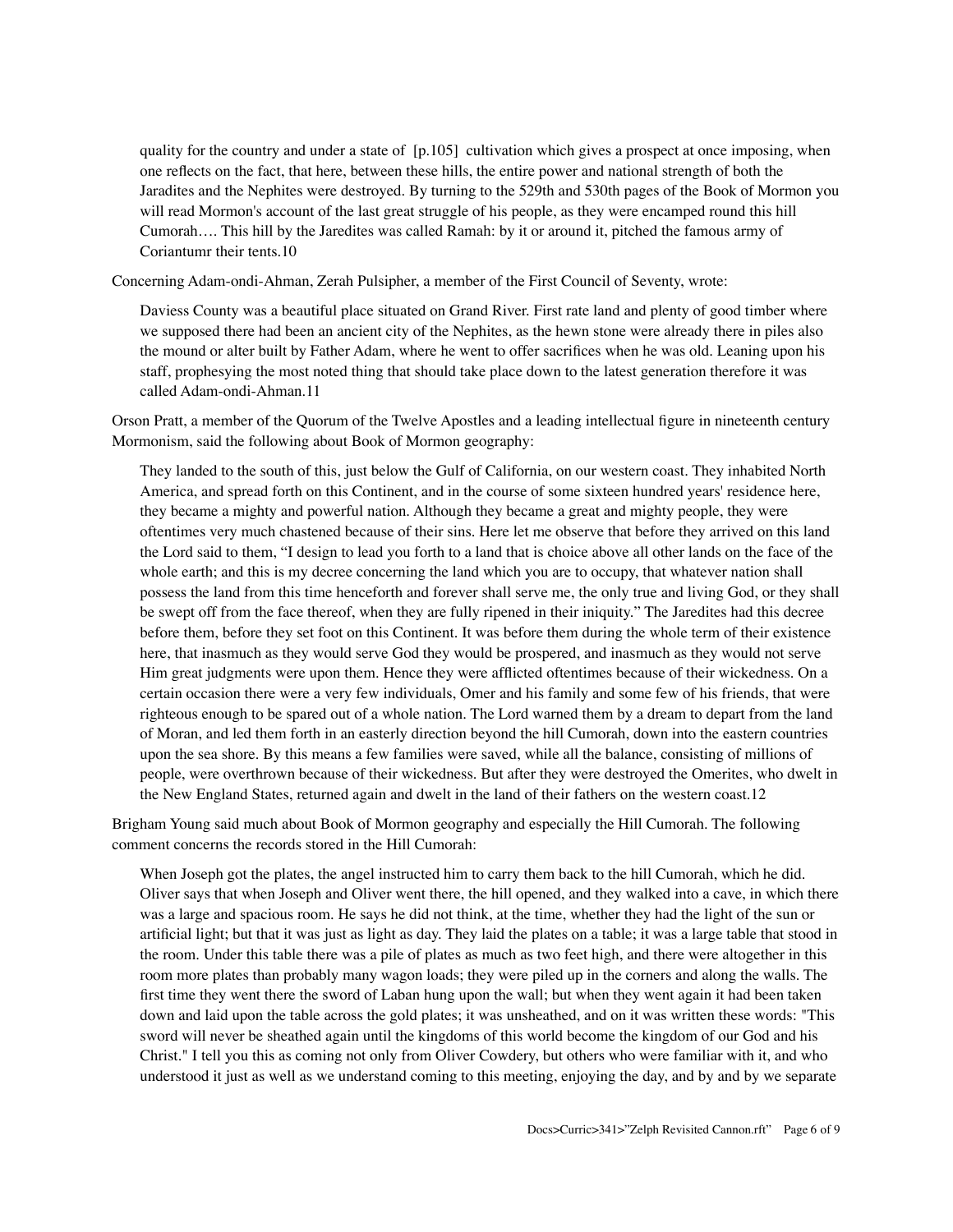and go away, forgetting most of what is said, but remembering some things. So is it with other circumstances in life. I relate this to you, and I want you to understand it. I take this liberty of referring to those things so that they will not be forgotten and lost.13

These four quotations are a powerful statement concerning a North American location for events in Book of Mormon history. This belief of a North American location for certain Book of Mormon events was a certainty for these people.

There is still another body of evidence that is entirely independent of the Church. I refer to the evidence from archaeological and anthropological studies of the area near Zelph Mound.

Several studies have been undertaken, beginning in the nineteenth century. One of the earliest studies of this area took place in the 1870s and 1880s. The Smithsonian Institution published the results of these investigations in 1884 in its Annual Report. This report provides useful information on excavation undertaken directly on the site now identified as Zelph Mound. It describes the work of the mound builders who occupied the Illinois River Valley. Among the relics unearthed were clay pipes, copper axes, and arrow heads. No attempt was made to establish a precise date for the mound builders of the area. They did find some connection with other geographic areas such as Michigan and Mexico.14

Many studies of the area have been conducted during the twentieth century. Zelph Mound is referred to in scientific terms in [p.107] most of these reports as Naples-Russell Mound Number 8. Highway construction has prompted several recent archaeological investigations of the area. In order for the new state highway, Route 36, to span the Illinois River Valley, large cement and steel supports had to be constructed. The base of these supports on the west side of the river are located on the bluffs near Naples-Russell Mound Number 8. Before any major excavation began, teams of archaeologists came on site to conduct exploratory excavation and identify any artifacts recovered from the mounds. The results of these studies conducted by the state of Illinois, the University of Chicago, and other organizations are very revealing and interesting for Latter-day Saints. Although they use terminology such as Woodland and Hopewell Culture, which is not derived from Book of Mormon terms, the dates are clearly within the scope of Book of Mormon history. Some of the fabric recovered from the archaeological digs conducted on the bluffs dates between 100 BC and AD 400.15 I find this data to be absolutely astonishing. The various cultures and peoples which occupied the lower Illinois River Valley span several hundred years. Remarkably, items discovered in the Zelph Mound area fit precisely within the parameters of the Book of Mormon historical chronology. It seems to me that this general collection of evidence points to a possible North American Book of Mormon geographic location. At least it should be seriously considered and not ignored.

Stating that there is a North American location for some Book of Mormon events does not exclude the possibility of other Book of Mormon events having occurred elsewhere. It seems possible to have Book of Mormon history occurring in both Central America and North America. This raises the feasibility of a connection between Central America and North America.

Some studies link the people and culture of Central America with those in North America.16 These studies have been conducted by people who are not LDS and, consequently, do not share the same beliefs about the Book of Mormon and its origins. Nevertheless, they have made a connection between Meso-America and the Mississippi Valley, a connection which is potentially useful for Latter-day Saints.

One of the most convincing of these studies which link Central America to North America is the one conducted by Robert Silverberg, a scholar who has published over 130 books and articles. His [p.108] investigation shows a direct link between the mound builders of the Midwest and the cultures found in pre-classic Mexico. The presence of corn in both areas is one of several connections which exist between these two areas. As Silverberg explains: "The corn that is being found increasingly more often at Hopewell village sites seems to argue in favor of direct or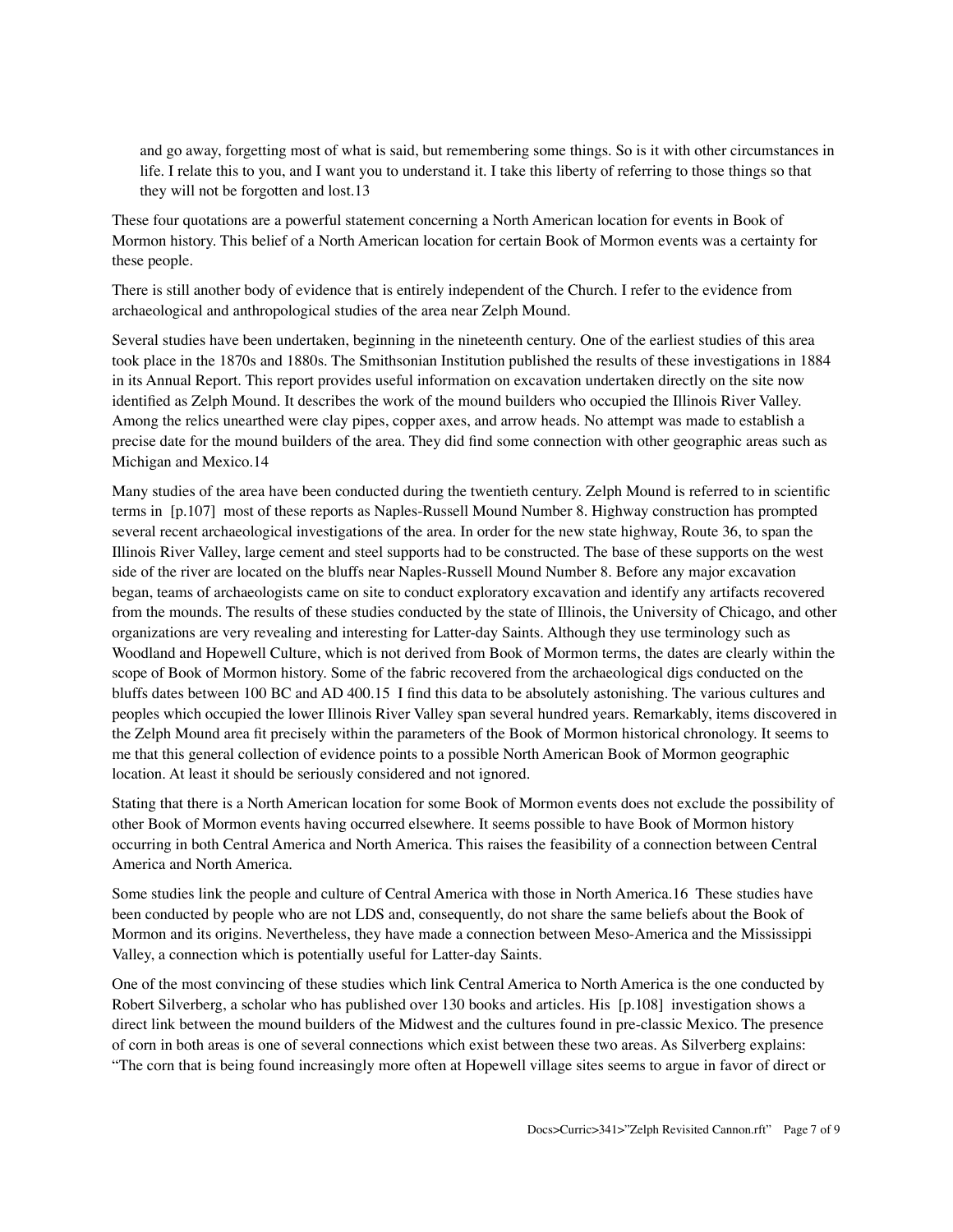indirect contact between Hopewell and Mexico." 17

A recent book on the archaeology of North America adds corroborating evidence on the cultural connections between Mexico and North America. Specifically, temple mounds in Mississippian villages show evidence of Mexican influence.18

## **Conclusion**

Where does all this lead us? What can we conclude about Zelph? What does the Zelph incident tell us about LDS Church history, Book of Mormon geography, and Joseph Smith?

We know for certain that some members of Zion's Camp were on the west bank of the Illinois River in Pike County on 2 and 3 of June 1834. While in the area these men climbed up on a 300-foot earthen burial mound, overlooking the Illinois River. While on the mound on 2 June they uncovered a large skeleton. On 3 June Joseph Smith accompanied some of the men to the same burial mound. Later in the day he received a vision in which he learned that these skeletal remains belonged to Zelph, a white Lamanite, who had been a warrior under a leader named Onandagus.

On 4 June on the banks of the Mississippi River, Joseph Smith wrote a letter to his wife Emma. In that letter he told her they had been wandering among the land of the Nephites. According to Joseph Smith this experience attested to the authenticity of the Book of Mormon.

The journal accounts of Joseph Smith's activities and his letter indicate that he believed that Book of Mormon history, or at least a part of it, transpired in North America. What does one do with such a prophetic statement? Some have dismissed it as a joke or playful exercise of Joseph's imagination.19 Others have chosen to emphasize discrepancies and possible contradictions in the source accounts, thereby discrediting what Joseph Smith said.20

It seems to me that either approach carries heavy risks. When one chooses to state that Joseph Smith can't be taken seriously on [p.109] this issue, the door is opened to question his statements on other issues. Where does it stop? Does the First Vision, with the discrepancies in the primary source accounts, also come under the doubt and skepticism applied here to Zelph? Why can't we simply take Joseph Smith at his word?

As I have shown, there is additional evidence which can be employed to support these claims. Statements made by nineteenth century Mormons about a North American location for the Book of Mormon can be used to support this position. Also, there is a considerable body of archaeological evidence concerning the people who lived in the Illinois Valley in ancient times.

A North American location for some Book of Mormon events does not rule out a Central American location for others. The two are not mutually exclusive. The Book of Mormon is a book of scriptures, a religious record—not a geography book. Why not link Meso-America and North America? There are, after all, studies which already connect these two areas of the world.

It seems to me that the foregoing conclusions dictate several challenges and tasks. It is important for Latter-day Saint scholars to further investigate the connections between Central America and North America. More work also needs to be done on nineteenth century LDS statements concerning Book of Mormon geography. There are interesting possibilities and much yet to be learned. I suggest we not reject the story of Zelph and its relationship to Book of Mormon geography until all these areas have been fully investigated. As things stand now we are still uncertain about any of the theories concerning Book of Mormon geography.

Notes:

1. *History of the Church,* ed. B. H. Roberts, 7 vols. (Salt Lake City: Deseret Book, 1932-51), 2:79-80; hereafter *HC.*

2. Kenneth W. Godfrey, "The Zelph Story," *BYU Studies* (Spr 1989): 31-56. This useful article contains a complete